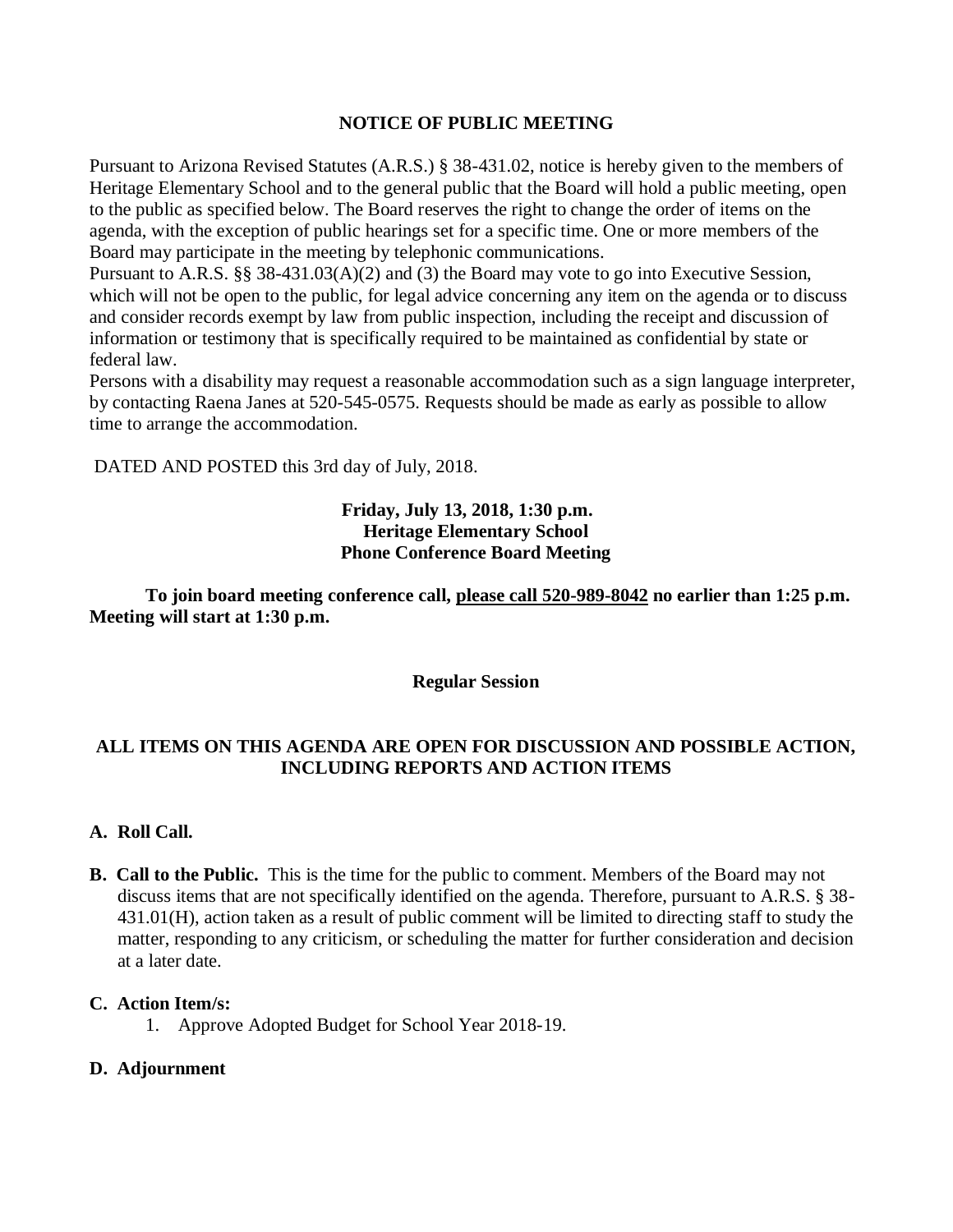#### **FY 2019 SUMMARY OF CHARTER SCHOOL PROPOSED BUDGET**

#### CTDS Number 078985000

| 1000 SCHOOLWIDE PROJECT                                 |              | <b>Totals</b>      | $\frac{9}{6}$ |                                                                                                        |                                                   |                  |               |  |  |
|---------------------------------------------------------|--------------|--------------------|---------------|--------------------------------------------------------------------------------------------------------|---------------------------------------------------|------------------|---------------|--|--|
|                                                         | Prior Year   | <b>Budget Year</b> | Increase/     | The budget of Heritage Elementary School for fiscal year 2019 was officially proposed by the Governing |                                                   |                  |               |  |  |
| 100 Regular Education                                   | 2018         | 2019               | Decrease      | Board on July 03, 2018. The complete budget may be reviewed by contacting William Rubasch at (520)     |                                                   |                  |               |  |  |
| 1000 Instruction                                        | 1,707,850    | 2.041.000          | 19.5%         | 721-4205 or wrubasch@arizonacharterschools.org.                                                        |                                                   |                  |               |  |  |
| <b>Support Services</b>                                 |              |                    |               |                                                                                                        |                                                   |                  |               |  |  |
| 2100 Students                                           | 71,225       | 87,800             | 23.3%         |                                                                                                        |                                                   |                  |               |  |  |
| 2200 Instruction                                        | 28,110       | 35,075             | 24.8%         | <b>Totals</b>                                                                                          |                                                   |                  |               |  |  |
| 2300 General Administration                             | 26,965       | 30,650             | 13.7%         | <b>SPECIAL EDUCATION PROGRAMS</b>                                                                      | <b>Budget Year</b>                                | Increase/        |               |  |  |
| 2400 School Administration                              | 302,895      | 323,325            | 6.7%          |                                                                                                        | Prior Year<br>2018                                |                  |               |  |  |
| 2500 Central Services                                   | 762,900      | 833,875            | 9.3%          | <b>Total All Disability Classifications</b>                                                            | 245,200                                           | 9.9%             |               |  |  |
| 2600 Operation & Maintenance of Plant                   | 497,200      | 505,850            | 1.7%          | <b>Gifted Education</b>                                                                                |                                                   | 0                | $\Omega$      |  |  |
| 2900 Other Support Services                             | 0            | $\mathbf 0$        |               | <b>ELL Incremental Costs</b>                                                                           |                                                   | $\overline{0}$ . | 0             |  |  |
| 3000 Operation of Noninstructional Services             | 45,255       | 26,950             | $-40.4%$      | <b>ELL Compensatory Instruction</b>                                                                    |                                                   | $\Omega$         | 0             |  |  |
| 4000 Facilities Acquisition & Construction              |              | 0                  |               | Remedial Education                                                                                     |                                                   | $\Omega$         | $\Omega$      |  |  |
| 5000 Debt Service                                       | 938,500      | 930,500            | $-0.9%$       | Vocational and Technological Ed.                                                                       |                                                   | $\Omega$         | 0             |  |  |
| 610 School-Sponsored Cocurricular Activities            | <sup>0</sup> | 0                  |               | <b>Career Education</b>                                                                                |                                                   | $\Omega$         | $\Omega$      |  |  |
| 620 School-Sponsored Athletics                          | $\Omega$     | $\Omega$           |               | Total                                                                                                  | 245,200                                           | 9.9%             |               |  |  |
| 630, 700, 800, 900 Other Programs                       | $\mathbf{0}$ | $\Omega$           |               |                                                                                                        |                                                   |                  |               |  |  |
| <b>Reqular Education Subtotal</b>                       | 4,380,900    | 4,815,025          | 9.9%          |                                                                                                        | <b>EXPENSES BY PROJECT</b>                        |                  |               |  |  |
| 200 Special Education                                   |              |                    |               | <b>Totals</b>                                                                                          |                                                   |                  | $\frac{9}{6}$ |  |  |
| 1000 Instruction                                        | 94,950       | 105,750            | 11.4%         |                                                                                                        | <b>Budget Year</b>                                | Increase/        |               |  |  |
| <b>Support Services</b>                                 |              |                    |               |                                                                                                        | 2019                                              | Decrease         |               |  |  |
| 2100 Students                                           | 91,650       | 102,375            | 11.7%         | <b>Schoolwide</b>                                                                                      | 5,857,460                                         | 7.8%             |               |  |  |
| 2200 Instruction                                        | 200          | 375                | 87.5%         | <b>Classroom Site Projects</b>                                                                         | 432,925                                           | 24.7%            |               |  |  |
| 2300 General Administration                             | 36.400       | 36,700             | 0.8%          | Instructional Improvement                                                                              | 35,450                                            | 3.9%             |               |  |  |
| 2400 School Administration                              | $\Omega$     | 0                  |               |                                                                                                        | <b>ELL Structured English Immersion</b><br>0<br>0 |                  |               |  |  |
| 2500 Central Services                                   | $\Omega$     | $\Omega$           |               | <b>ELL Compensatory Instruction</b>                                                                    | $\Omega$                                          | $\Omega$         |               |  |  |
| 2600 Operation & Maintenance of Plant                   | 0            | $\Omega$           |               | <b>Federal Projects</b><br>810,450                                                                     |                                                   |                  | 7.8%          |  |  |
| 2900 Other Support Services                             | $\Omega$     | 0                  |               | <b>State Projects</b><br>0                                                                             |                                                   |                  |               |  |  |
| 3000 Operation of Noninstructional Services             | 0            | $\mathbf 0$        |               | $\Omega$<br><b>Capital Acquisitions</b><br>$\Omega$                                                    |                                                   |                  | 8.7%          |  |  |
| 4000 Facilities Acquisition & Construction              | $\Omega$     | 0                  |               | 6,625,755<br>7.199.460<br><b>Total Expenses</b>                                                        |                                                   |                  |               |  |  |
| 5000 Debt Service                                       | 0            | $\Omega$           |               |                                                                                                        |                                                   |                  |               |  |  |
| 306pGptedialdEidaDtisabSiutotottale 8 PL 103-382 Add-On | 223.200      | 245.200            | 9.9%          |                                                                                                        | <b>AVERAGE TEACHER SALARY</b>                     |                  |               |  |  |
| 400 Pupil Transportation                                | 688,115      | 736,250            | 7.0%          | Average salary of all teachers employed in the budget year 2019<br>35,250                              |                                                   |                  |               |  |  |
| 530 Dropout Prevention Programs                         | <sup>0</sup> | 0                  |               | Average salary of all teachers employed in the prior year 2018<br>32,899                               |                                                   |                  |               |  |  |
| 540 Joint Career & Tech. Ed. & Voc. Ed. Center          | 0            | $\Omega$           |               | Increase in average teacher salary from the prior year 2018<br>2,351                                   |                                                   |                  |               |  |  |
| 550 K-3 Reading                                         | 141.806      | 60.985             | $-57.0%$      | 7.1%<br>Percentage increase                                                                            |                                                   |                  |               |  |  |
| Total                                                   | 5,434,021    | 5.857.460          | 7.8%          |                                                                                                        |                                                   |                  |               |  |  |

| 2200 Instruction                           | 28.110  | 35.075  | 24.8%    |                                      | <b>Totals</b> |                    |           |
|--------------------------------------------|---------|---------|----------|--------------------------------------|---------------|--------------------|-----------|
| 2300 General Administration                | 26.965  | 30.650  | 13.7%    | <b>SPECIAL EDUCATION PROGRAMS</b>    | Prior Year    | <b>Budget Year</b> | Increase/ |
| 2400 School Administration                 | 302.895 | 323.325 | 6.7%     |                                      | 2018          | 2019               | Decrease  |
| 2500 Central Services                      | 762.900 | 833,875 | 9.3%     | Total All Disability Classifications | 223,200       | 245.200            | 9.9%      |
| 2600 Operation & Maintenance of Plant      | 497.200 | 505.850 | 1.7%     | <b>IGifted Education</b>             |               |                    |           |
| 2900 Other Support Services                |         |         |          | <b>IELL Incremental Costs</b>        |               |                    |           |
| 000 Operation of Noninstructional Services | 45.255  | 26.950  | $-40.4%$ | <b>ELL Compensatory Instruction</b>  |               |                    |           |
| 000 Facilities Acquisition & Construction  |         |         |          | Remedial Education                   |               |                    |           |
| 00 Debt Service                            | 938.500 | 930.500 | $-0.9%$  | Vocational and Technological Ed.     |               |                    |           |
| School-Sponsored Cocurricular Activities   |         |         |          | ICareer Education                    |               |                    |           |
| School-Sponsored Athletics                 |         |         |          | Total                                | 223.200       | 245.200            | 9.9%      |

| <b>EXPENSES BY PROJECT</b>              |            |                    |           |  |  |  |  |
|-----------------------------------------|------------|--------------------|-----------|--|--|--|--|
|                                         | Totals     | $\frac{0}{0}$      |           |  |  |  |  |
|                                         | Prior Year | <b>Budget Year</b> | Increase/ |  |  |  |  |
|                                         | 2018       | 2019               | Decrease  |  |  |  |  |
| Schoolwide                              | 5,434,021  | 5,857,460          | 7.8%      |  |  |  |  |
| <b>Classroom Site Projects</b>          | 347,159    | 432,925            | 24.7%     |  |  |  |  |
| Instructional Improvement               | 34,125     | 35,450             | 3.9%      |  |  |  |  |
| <b>ELL Structured English Immersion</b> |            | 0                  |           |  |  |  |  |
| <b>ELL Compensatory Instruction</b>     | 0          | 0                  |           |  |  |  |  |
| <b>Federal Projects</b>                 | 810,450    | 873.625            | 7.8%      |  |  |  |  |
| <b>State Projects</b>                   | 0          | 0                  |           |  |  |  |  |
| <b>Capital Acquisitions</b>             | O          | 0                  |           |  |  |  |  |
| <b>Total Expenses</b>                   | 6,625,755  | 7,199,460          | 8.7%      |  |  |  |  |

| <b>AVERAGE TEACHER SALARY</b>                                   |        |
|-----------------------------------------------------------------|--------|
| Average salary of all teachers employed in the budget year 2019 | 35.250 |
| Average salary of all teachers employed in the prior year 2018  | 32.899 |
| Increase in average teacher salary from the prior year 2018     | 2.351  |
| Percentage increase                                             | 7.1%   |

Comments on Average Salary Calculation (Optional):

Due to growth in enrollment, the school hiired new teachers for FY 2019, the first year salary of which is lower than that of returning teachers. This resulted in an average teacher compensation for FY 2019 that is slightly less than 9% greater than FY 2018.